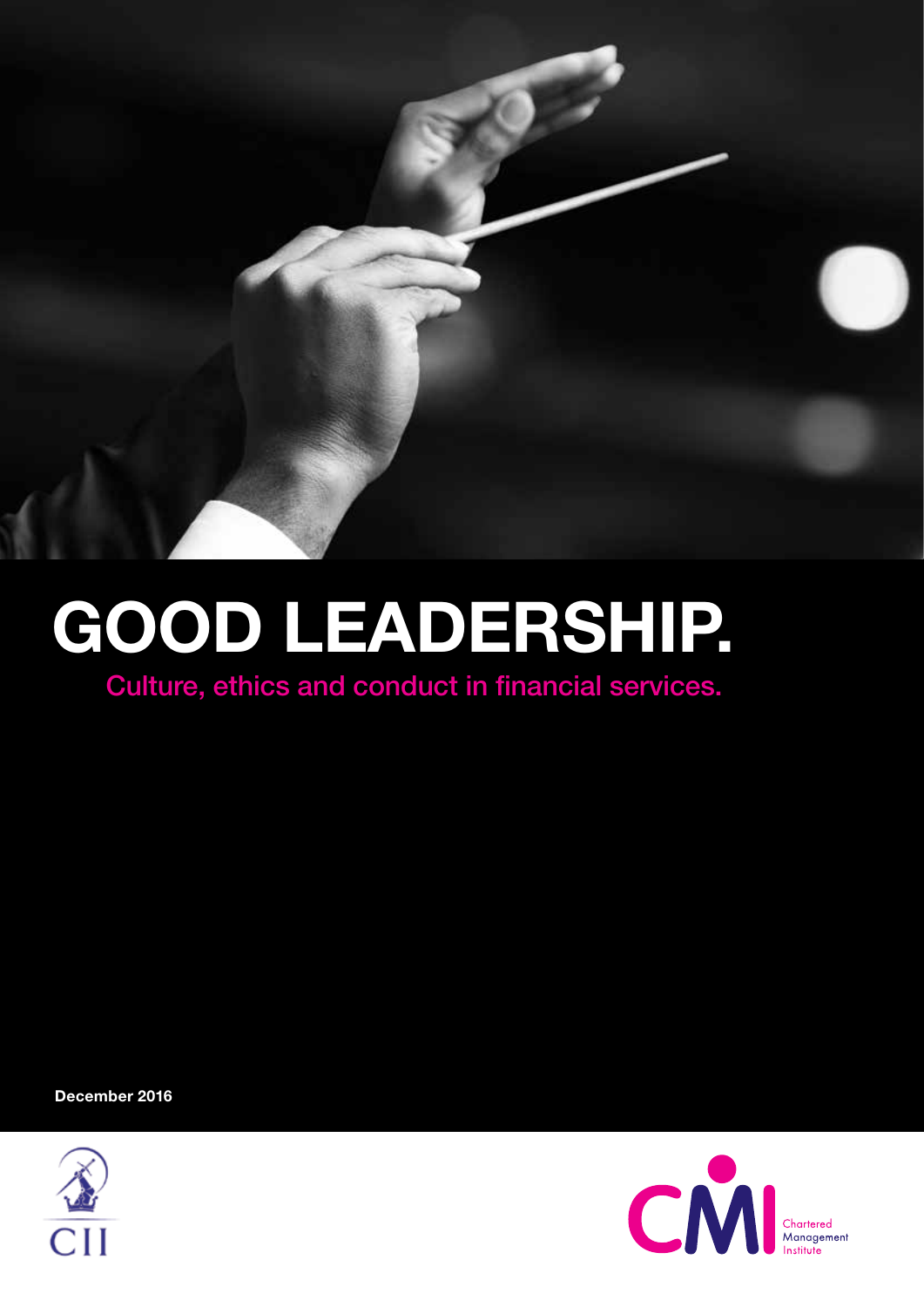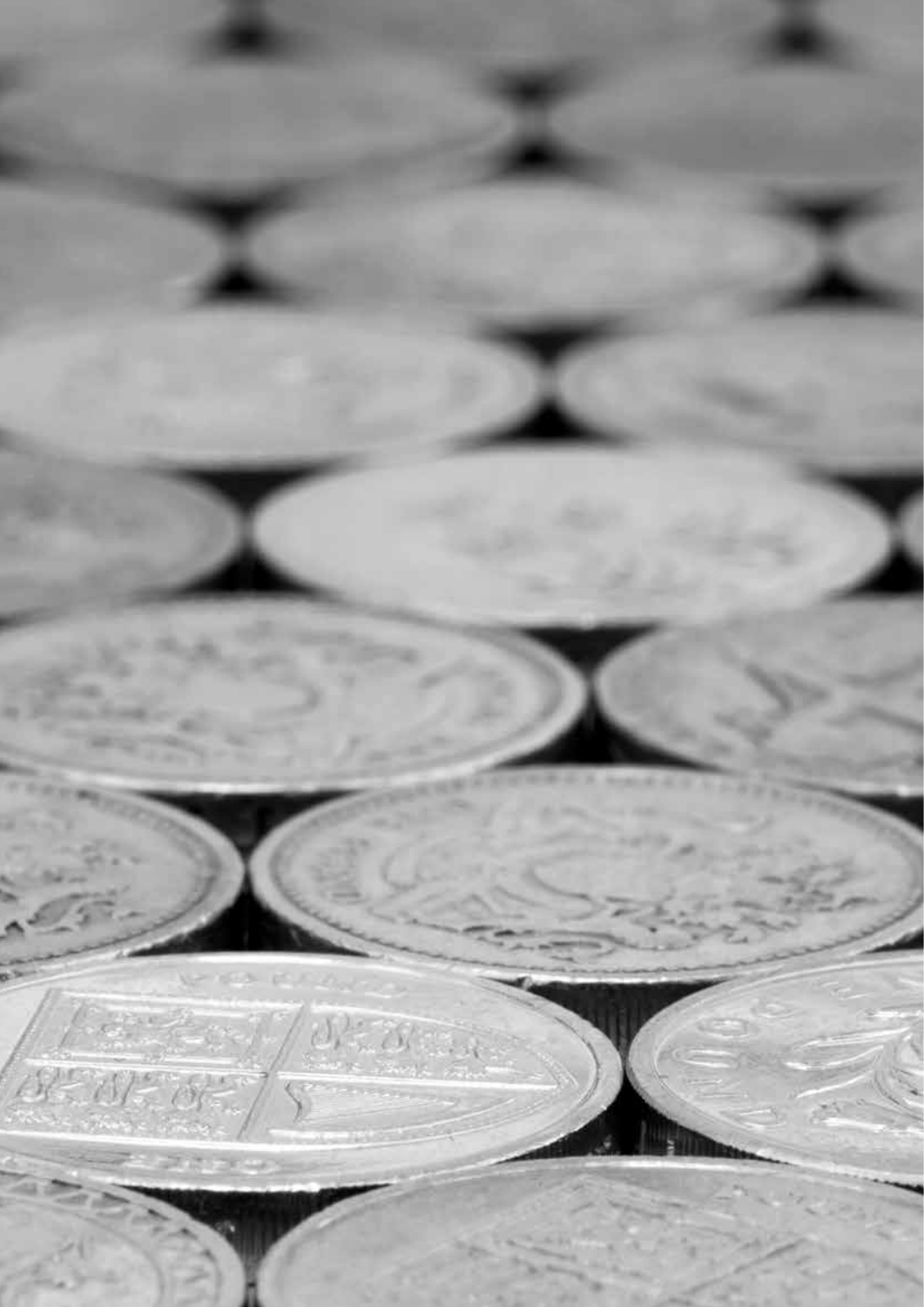### **CONTENTS**

| <b>Forewords - Ann Francke and Sian Fisher</b>      | $4 - 5$ |
|-----------------------------------------------------|---------|
| Why care about ethics?                              | 6       |
| <b>Management ethics in a regulated environment</b> |         |
| The competitive advantages of an ethical culture    | -9      |
| How well are companies and managers performing?     | 11      |
| Why do some managers behave unethically?            | 13      |
| The challenge for leaders                           | 18      |
| <b>Appendices</b>                                   | 19      |

### **ACKNOWLEDGEMENTS**

This paper has been prepared by CMI in partnership with CII. At CMI, the work of Patrick Woodman, Shadi Ghezelayagh and Lysbeth Plas is acknowledged, as is the writing of Richard Brind. We would like to thank David Thomson and Daniel Pedley at CII for their support and insightful commentary. Thanks also goes to Professor Roger Steare and Pavlos Stampoulidis of MoralDNA and Psycholate for their ongoing support.

This report condenses the key findings of previous work conducted by CMI and CII along with some new data. Full details of these reports can be found at the end of this paper and due thanks are extended to their authors.

Copyright Chartered Management Institute ©

First published December 2016

All rights reserved. Except for the quotation of short passages for the purposes of criticism and review, no part of this publication may be reproduced, stored in a retrieval system, or transmitted, in any form or by any means, electronic, mechanical, photocopying, recording or otherwise, without prior permission of the publisher.

British Library Cataloguing in Publication Data A CIP catalogue record for this report is available from the British Library ISBN: 0-85946-620-5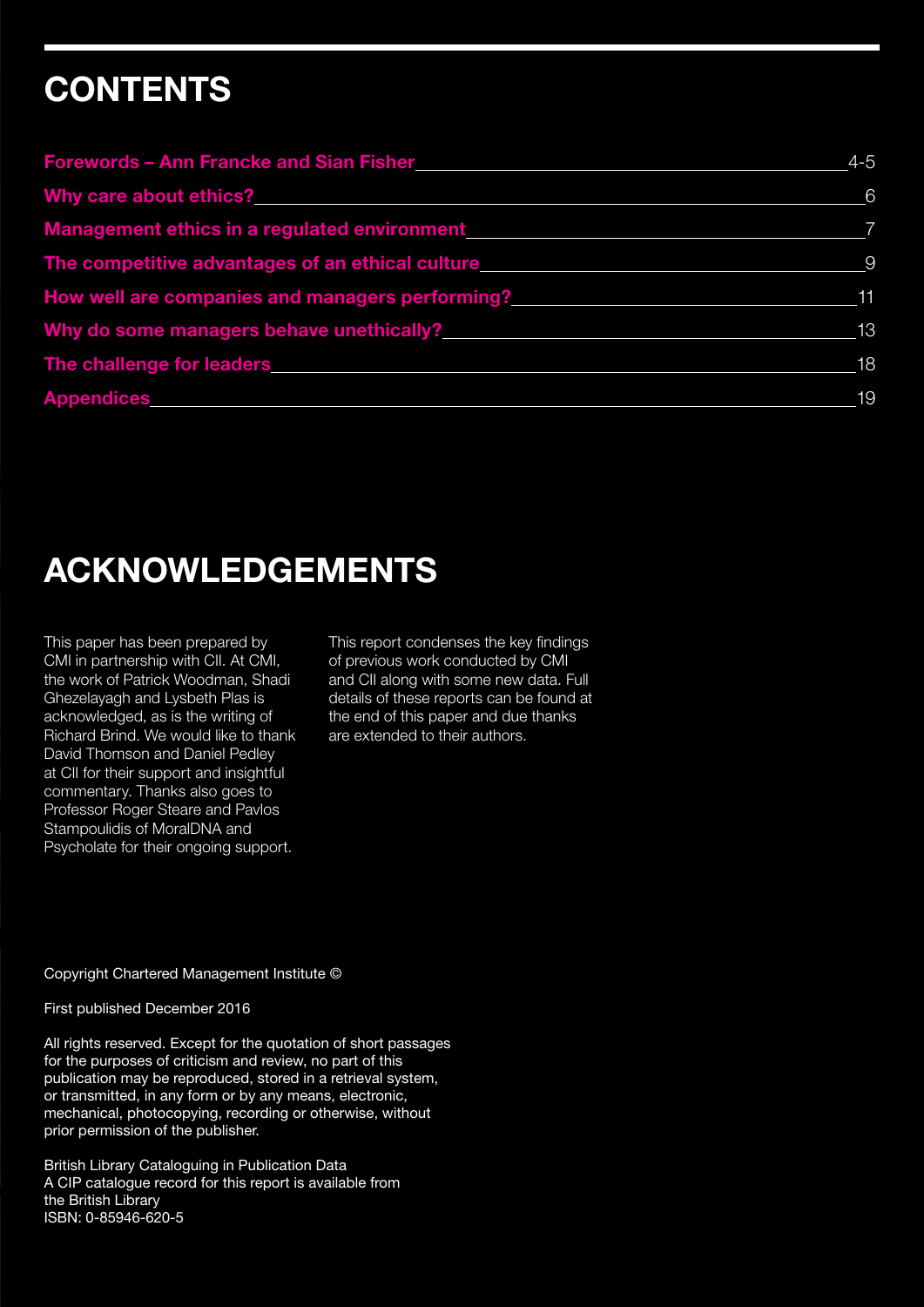### **FOREWORDS** ANN FRANCKE



**Ann Francke MBA CMgr CCMI FIC** Chief Executive, CMI

6655 *Businesses whose managers display strong values tend to outperform those without a moral compass over the long term.*

In any sector of the economy, good leadership is about how things get done, not just what gets done.

That's especially true of the financial services sector. But the evidence of recent years suggests that how things get done has too often been a distant second to the drive for profit at any cost.

Mis-selling, rate fixing and rogue trading have tarnished the reputation of a sector that is not only critical to the UK's economic health, but remains a world leader. Preserving that hardearned status in a highly competitive global market – especially in the face of political and economic uncertainty – demands that leaders redouble their efforts to improve company culture.

Of course, financial services haven't been alone in the spotlight. Off-shore lawyers, car manufacturers, supermarkets and global internet giants have all been in the dock. The exposure of rotten management cultures, customer rip-offs and skewed company priorities has sparked public outrage and undermined trust.

But financial services clearly have particular responsibilities, not least in facing a changing regulatory environment. Leaders have to enable, empower and reward people to do the right thing, not just the thing that looks profitable in the short term. Without strong ethical cultures, regulation and compliance will never be enough.

And there's a significant upside for businesses who embrace the challenge. Businesses whose managers display strong values tend to outperform those without a moral compass over the long term. They're likely to have more engaged and loyal staff, and more satisfied customers.

So I'm delighted to partner with CII on this paper. We both have an important contribution to make, by setting professional standards and developing great leaders who deliver excellent performance, sustainably and ethically. We hope this paper provokes discussion about how best to do that.

By working together we can help to restore confidence in the financial services sector after the often self-inflicted harm of the past decade.

@P Zarder

**December 2016**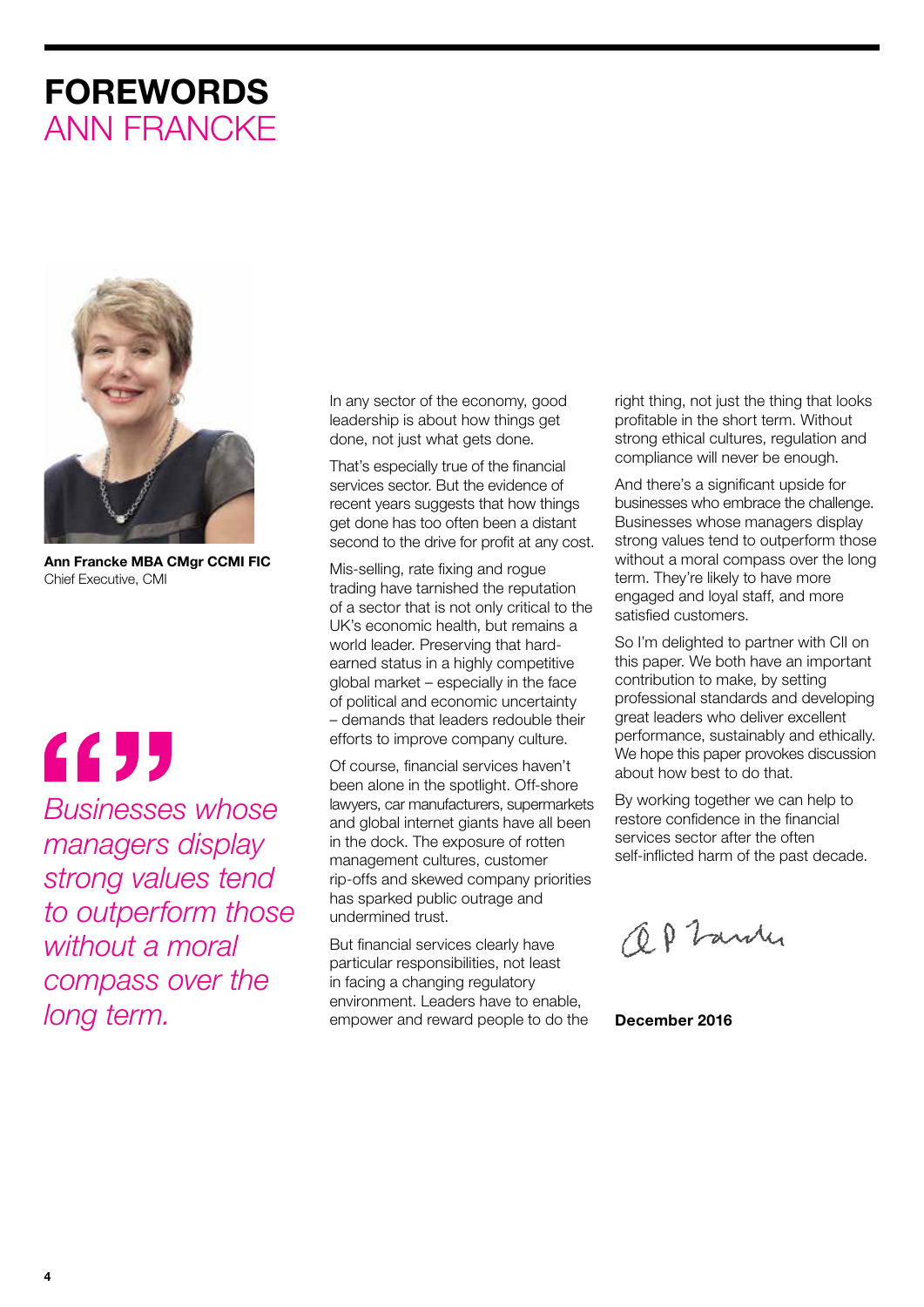### SIAN FISHER



**Sian Fisher ACII Insurance Practitioner** CEO, Chartered Insurance Institute (CII)

6655

*We must aspire to 'go beyond compliance' and drive up ethical standards across the industry.*

The new regulatory focus on business culture is an opportunity for individuals and firms to improve public confidence in the financial services sector. However, it is no longer enough for individuals and firms to simply 'comply' with regulators such as the Financial Conduct Authority – we must aspire to 'go beyond compliance' and drive up ethical standards within our industry.

The Chartered Insurance Institute (CII) is committed to supporting businesses across insurance and financial planning in raising their standards, particularly in the field of ethical behaviour. Our Code of Ethics provides a framework for individuals, complemented by wide-ranging materials that give our members further support on their journey to professionalism. However, in a highly regulated world it is important professional bodies help firms develop good culture. Doing so will benefit the sector as a whole.

As with many issues, senior managers play a hugely important role in setting the ethical tone of their organisations. In large firms leaders cannot so easily connect with every individual employee, but they can send strong signals to their workforce about what is expected and ensure that middle managers are engaged and empowered. In small

firms the leaders often are the culture of their firm, which presents challenges of a different nature. Regardless of the size of the organisation, it is essential that staff feel empowered to discuss difficult issues and challenge those in more senior positions.

The CII's Chartered Firms initiative is one example of firms committing to voluntarily raise standards on behalf of the public interest. We hope, and expect, to see other significant changes in culture in the months and years to come, and we will continue to support our profession's leaders in driving up standards.

This report is another stepping stone along that path and I hope that you find it thought provoking.

tishes

**December 2016**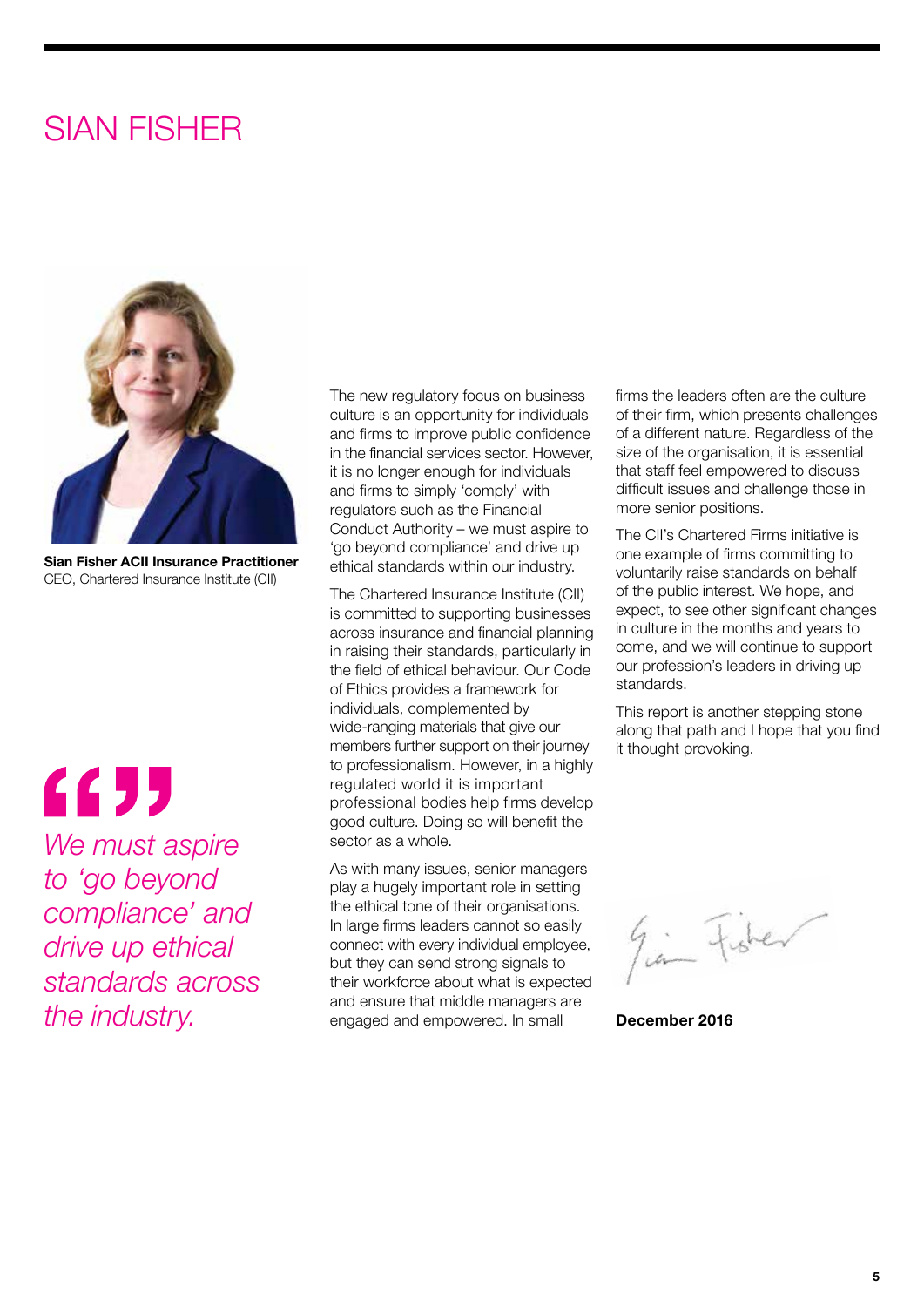### **WHY CARE ABOUT ETHICS?**

**Recent history is littered with cautionary tales of failures in business ethics. There is an ever-lengthening list of businesses which have become the focus of outrage across society for their misdemeanours – and which have seen the destruction of financial value and jobs alike.**

BHS collapsed with the loss of 11,000 jobs after apparent mismanagement. \$15bn was wiped off Volkswagen's value as the emissions scandal emerged: it faces more than 200 lawsuits from global investors and has agreed a settlement in the US of \$14.7bn, with the likelihood of further fines in Europe. News International was effectively forced to close the News of the World in the wake of the phone hacking scandal.

Business ethics have also been criticised over tax avoidance and evasion. Global tech giants like Amazon and Google have faced criticism and investigation for their tax arrangements, with Google offices raided across Europe as part of inquiries. And the giant leak of more than 11.5 million financial and legal records from Mossack Fonseca in April 2016 led to widespread outcry.

It is surely the financial services sector which has faced most scrutiny in the wake of the banking crisis of 2007-08. The catalogue of errors, failures and fines is familiar but remains breathtaking. Malign management cultures were exposed after the collapse or nearcollapse of banks as the sub-prime bubble burst. Banks have paid fines worth over \$10bn over the manipulation of foreign exchange rates. And the protracted saga of PPI mis-selling settlements has, by one assessment, cost £37.3bn – or four times the cost of the 2012 London Olympics<sup>1</sup>.

These failures have coincided with a wider sense that business leaders are becoming further and further divorced from society. Their pay is seen as continuing to spiral upwards while the wages of most of their workforces have stagnated. The rise of the internet and social media have transformed expectations for transparency, putting new pressure on businesses. Meanwhile, the political landscape is changing at a remarkable pace, most visibly with the Brexit referendum vote. Anger at 'elites' is visible across Europe and America.

At a time of political and economic uncertainty, good management and leadership is at a premium. Ethical leadership must be part of the response.

#### **The business case for ethical frameworks**

Against this backdrop it may be tempting for businesses to think about ethics from the perspective of damage limitation. But focusing solely on the negatives is to ignore the significant commercial opportunities. As detailed in this report, there is good evidence that organisations which embed ethical cultures tend to be more successful.

What's more, a focus on operating within the letter rather than the spirit of the law can backfire badly. It is crucial for any company to ensure its employees understand and champion its values and understand why it actively wants to be doing 'the right thing'. That is especially true of regulated financial businesses.

As such, the role of senior managers and boards in setting the ethical tone of a company is absolutely fundamental. Without a clear tone from the top, there is the risk that junior employees operate robotically, complying with rules and regulations without ever engaging with their spirit.

<sup>1</sup> https://www.theguardian.com/money/2016/apr/11/misconduct-has-cost-uks-banks-53bn-over-15-years-ppi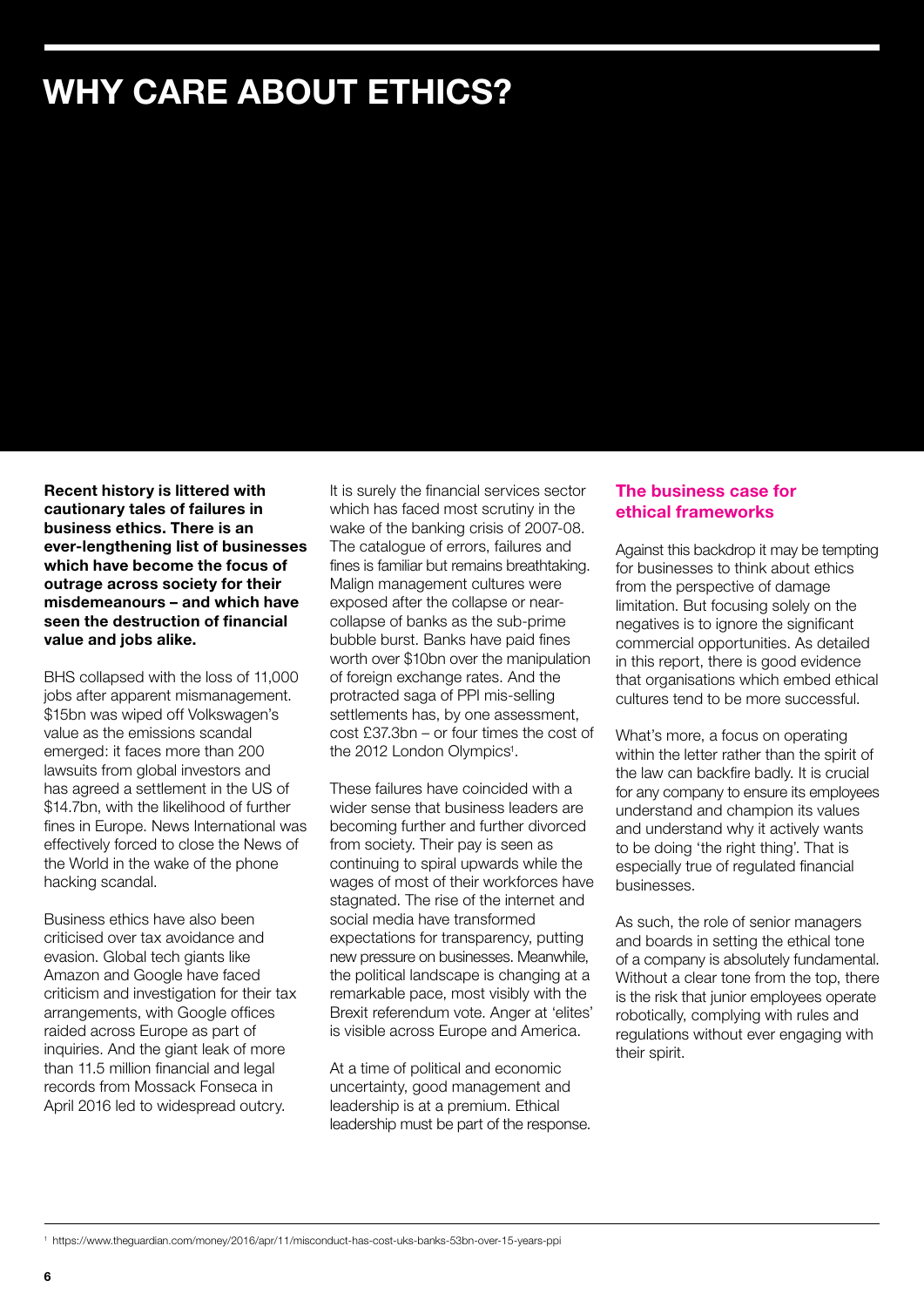### **MANAGEMENT ETHICS IN A REGULATED ENVIRONMENT**

**Since the banking crash there has been an increasing focus on culture and conduct in financial services. The enhanced scrutiny of how these firms and individuals behave is partly due to the architecture of the current regulatory regime, with the Financial Conduct Authority (FCA) and the Prudential Regulatory Authority (PRA) bringing increased attention to their respective areas of interest. The work of the Parliamentary Commission on Banking Standards has also ensured a continued focus on the legislative and regulatory framework.**

One major effect of these changes is the Senior Management Regime: enhanced requirements to hold to account senior managers and other key individuals. Much of what they contain reinforces what is already seen as good practice and as such is appropriate for wider application across all firms. Although the new requirements only apply to banks and insurers now, and not smaller brokers, they will be transferred over to other firms by 2018. The direction of travel is clear.

The CII paper, *Developing a culture of personal responsibility in a regulated environment,* examines how financial services regulation impacts on the development of an ethical culture. It highlights those parts of regulation that can assist in securing an ethical culture and behaviour and the changes under

way in conduct risk structure. Personal responsibility and individual accountability is becoming an integral part of regulation. This reinforces both the importance of responsibility in an ethical sense, but also the importance at an enterprise level of getting the culture of an organisation right.

Because whilst regulators can compel businesses to take action, regulatory compliance in itself is not enough. Firms must take ownership of their ethical cultures with support from their professional bodies. During the boom years, there were too many voices whispering, or indeed arguing openly, that the financial services industry should do no more than meet the bare minimum regulatory threshold standard.

Subsequent events have shown the vulnerabilities of this approach. As the sector slowly rebuilds trust, the core value must be the aim of doing the right thing – not because it is obligatory, but because it is right. Quite aside from questions of morality, this also happens to be the best approach for clients and customers, and therefore the only way to build successful and sustainable businesses.

Initiatives such as the Financial Reporting Council's (FRC) Culture Coalition show that businesses are taking steps to address their issues. There is, however, undoubtedly still much work to be done.

*"The financial crisis and the conduct failures which subsequently came to light have had far-reaching effects. They highlighted fundamental errors made by both firms and regulators. They identified deficiencies in the regulatory framework and structure. And they called into question some of the most fundamental aspects of fair dealing and integrity for which London's financial markets are known. And the response has been an unprecedented wave of legislative, regulatory and structural change and a deep, and critical, re-examination of the cultures, behaviours and incentives – of regulated and regulator – that created the conditions which allowed this to happen."*

 **Tracey McDermott, CEO of the Financial Conduct Authority, October 2015**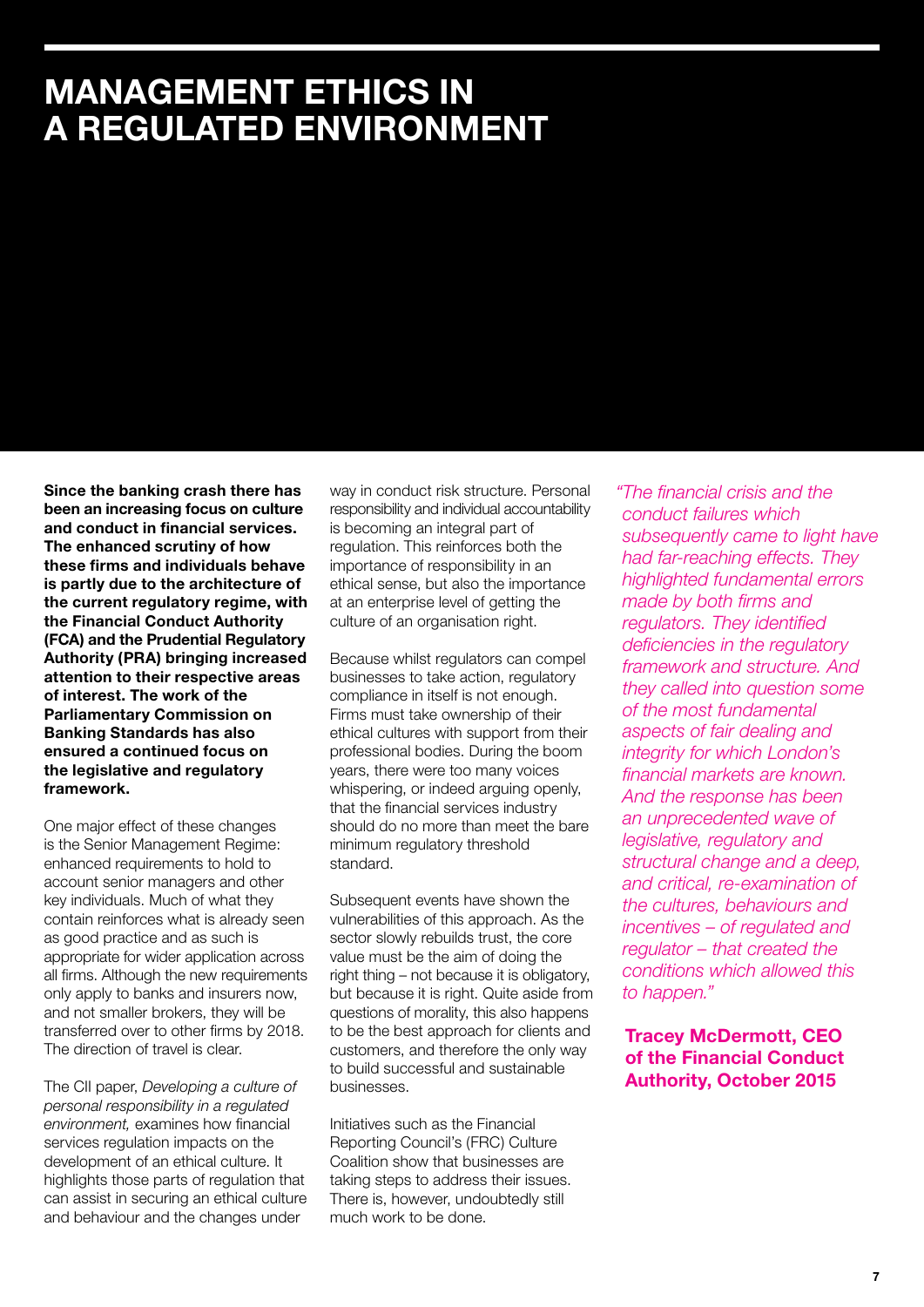### **A VOICE OF EXPERIENCE – COMPLIANCE IS NOT ENOUGH?**



**Nick Leeson**

**In conversation with CMI in early 2016, Nick Leeson, the man at the centre of the collapse of Barings Bank more than two decades ago, spoke out about the managerial and cultural failings that led to the bank's demise – failings which remain all too common today.**

Leeson makes the point that regulation alone is not enough to address the issues facing financial services. Not only is there a long history of subverting such rules in the sector, it needs to be absolutely clear why the regulation is there in the first place.

*"Whatever constraints you try to impose on the industry, banks are the absolute best at getting around them."*

As such, it is essential to foster an ethical culture where staff embrace the spirit of regulation: they know why the regulation exists, why the company chooses to actively apply and promote it, and why it is beneficial for them and the company.

It also means creating a culture where issues can be discussed openly and without fear of reprisals. Leadership from the top is essential in this respect and something that was sadly lacking at Barings. The chain of events that led to the collapse began when Leeson hid the errors of a junior colleague from a senior colleague.

*"He was not a very approachable person. He was a pretty nasty man. He wasn't very good with the local employees and would often belittle them in front of other people."*

Environments such as this naturally tend to incubate dishonesty – it is easier to lie than to discuss bad news when faced with hostile managers. Compounding the lack of transparency within Barings, senior staff had been reshuffled into roles they had insufficient knowledge of. This meant that in addition to being motivated to lie, junior staff were also more able to do so and get away with it.

*"I was able to fob them off with completely ridiculous stories that had no merit and would not have withstood any sensible form of investigation or interrogation."*

With alarming speed, a flawed culture and poor leadership caused a relatively small issue to become a billion dollar disaster.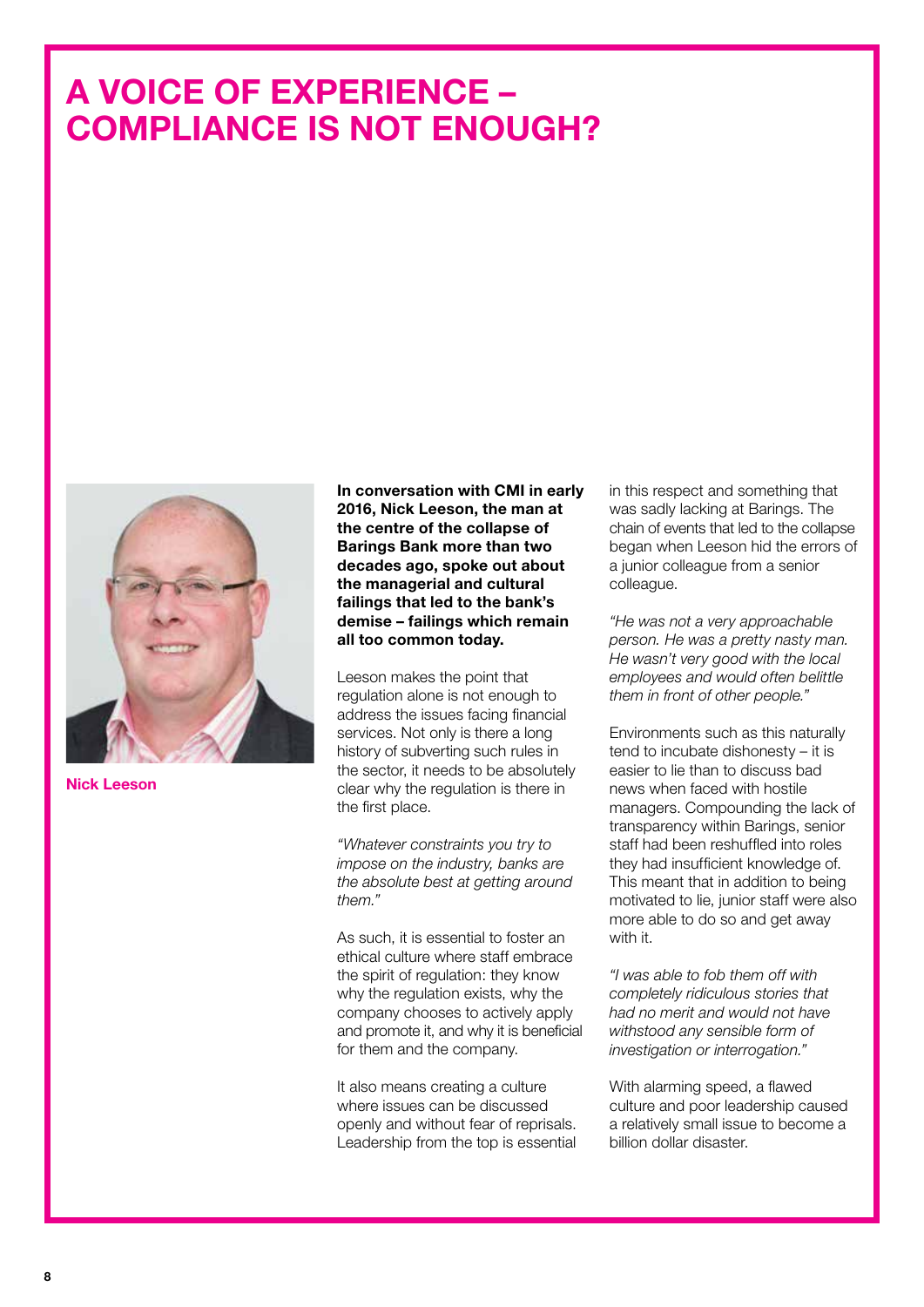### **THE COMPETITIVE ADVANTAGES OF AN ETHICAL CULTURE**

The financial services industry has already learned to its cost the downsides of remuneration packages which prioritise short-term returns over long-term growth. Poor ethical frameworks, which incentivise employees to game the rules and effectively reward staff for providing clients with a poor service, have had a hugely detrimental impact on the financial health of many companies. However, the benefits of a strong ethical framework extend far beyond issues of disaster avoidance.

Research by CMI has shown that staff in organisations where managers have a strong ethic of care, meaning they act with consideration to others, and a strong ethic of reason, meaning they think logically, perform better in terms of both staff satisfaction and the ability to attract new staff<sup>2</sup>.

A stronger focus on care and reason are particularly important as younger workers join the industry. Research from Net Impact has highlighted the importance of working in a positive, value-driven culture for Generation Y workers born in the 1980s and 1990s. Simply put, if your company has poor ethical structures, you will find it harder to recruit new employees and staff retention is also likely to suffer<sup>3</sup>.

But it's not just about staff satisfaction. CMI research shows that businesses whose managers take decisions informed by empathy for others and by being mindful and logical – instead of blind compliance with rules – tend to have happier customers<sup>4</sup>.





**MoralDNA: The ethics of reason, love and obedience**

<sup>2</sup> *The MoralDNA of Performance*, CMI, 2014

<sup>3</sup> *What Workers Want in 2012*, Net Impact, 2012

<sup>4</sup> *The MoralDNA of Performance*, CMI, 2014/2015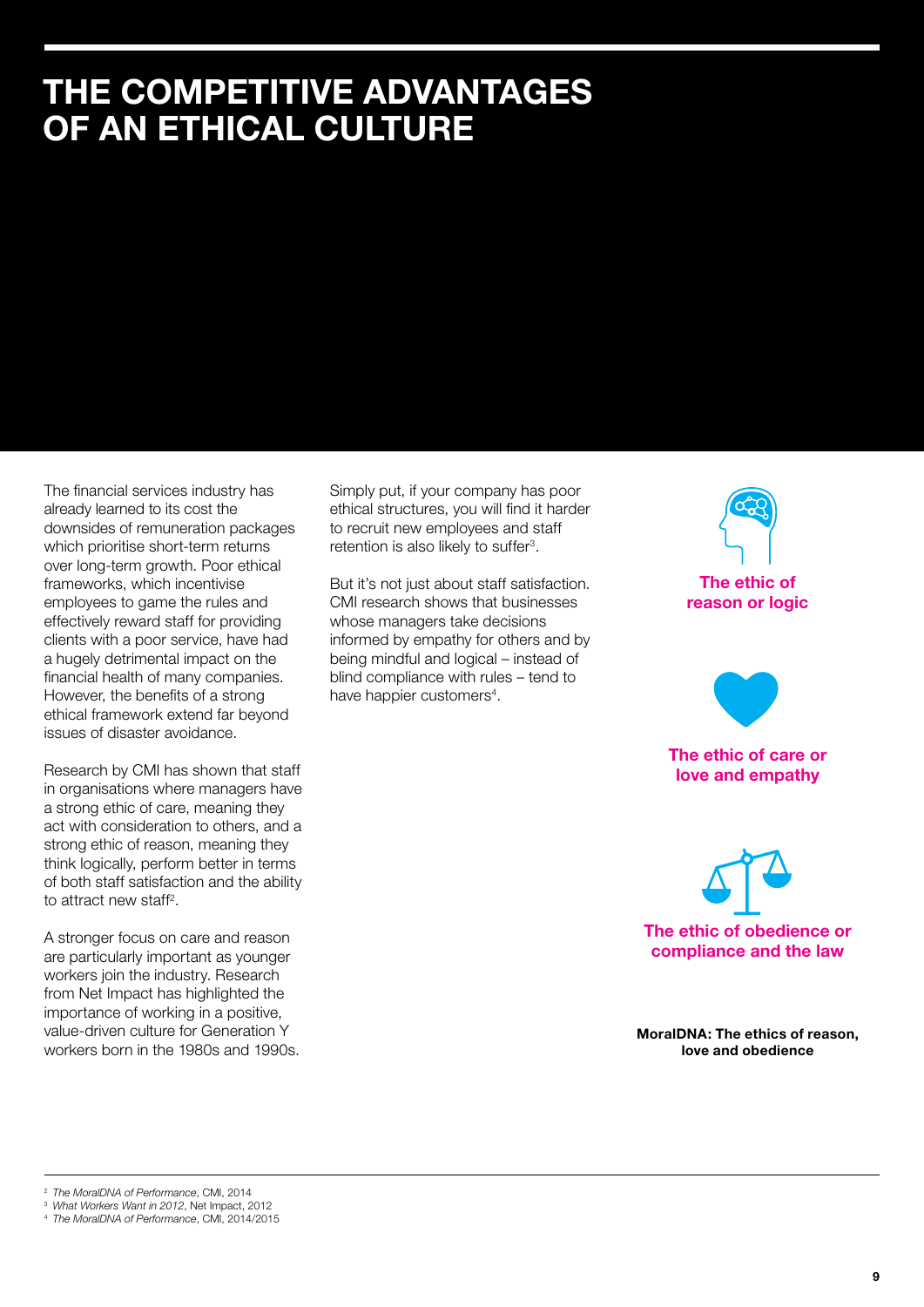

### **ETHICAL RESILIENCE**

## **"**

*Ethically resilient businesses need a senior leadership team which reacts to unexpected issues with speed, energy and reason.*

**Ethically resilient cultures are becoming more and more important in a volatile world where news – particularly bad news – travels at a previously unimaginable pace.**

Stakeholders in businesses are now looking beyond financial results and growth prospects. There is an increasing focus on how businesses behave when the unexpected happens; a demand that their underlying culture should be strong enough to withstand adversity and allow the business to emerge stronger and with their reputation intact. Put simply, stakeholders expect ethical resilience.

The Cattellyst Consultancy and The STANCE Partnership, working on behalf of CII, recently published research into this complex topic, highlighting the typical attributes of ethically resistant businesses<sup>5</sup>.

Firstly, leadership is vital. Ethically resilient businesses need a senior leadership team which reacts to

unexpected issues with speed, energy and reason – while they may not be in control of the event itself, they are in control of their actions. The leadership team also needs to ensure consistency between the ethical tone they set and the processes within the business – for example by ensuring that bonus schemes do not encourage unethical behaviours.

Consistency is also important when it comes to the values of employees. The most resilient companies tend to be those where there is no disconnect between the values expected in the workplace and the values in their employees' personal lives.

Finally, when mistakes are made, ethically resistant businesses fully engage with them, rather than sweeping them under the carpet. Staff feel able to raise issues in the knowledge that they will be dealt with openly and fairly. The business needs to learn from these mistakes and work to ensure that they are not repeated.

<sup>5</sup> http://www.cii.co.uk/media/7089125/creating\_and\_sustaining\_an\_ethically\_resilient\_culture.pdf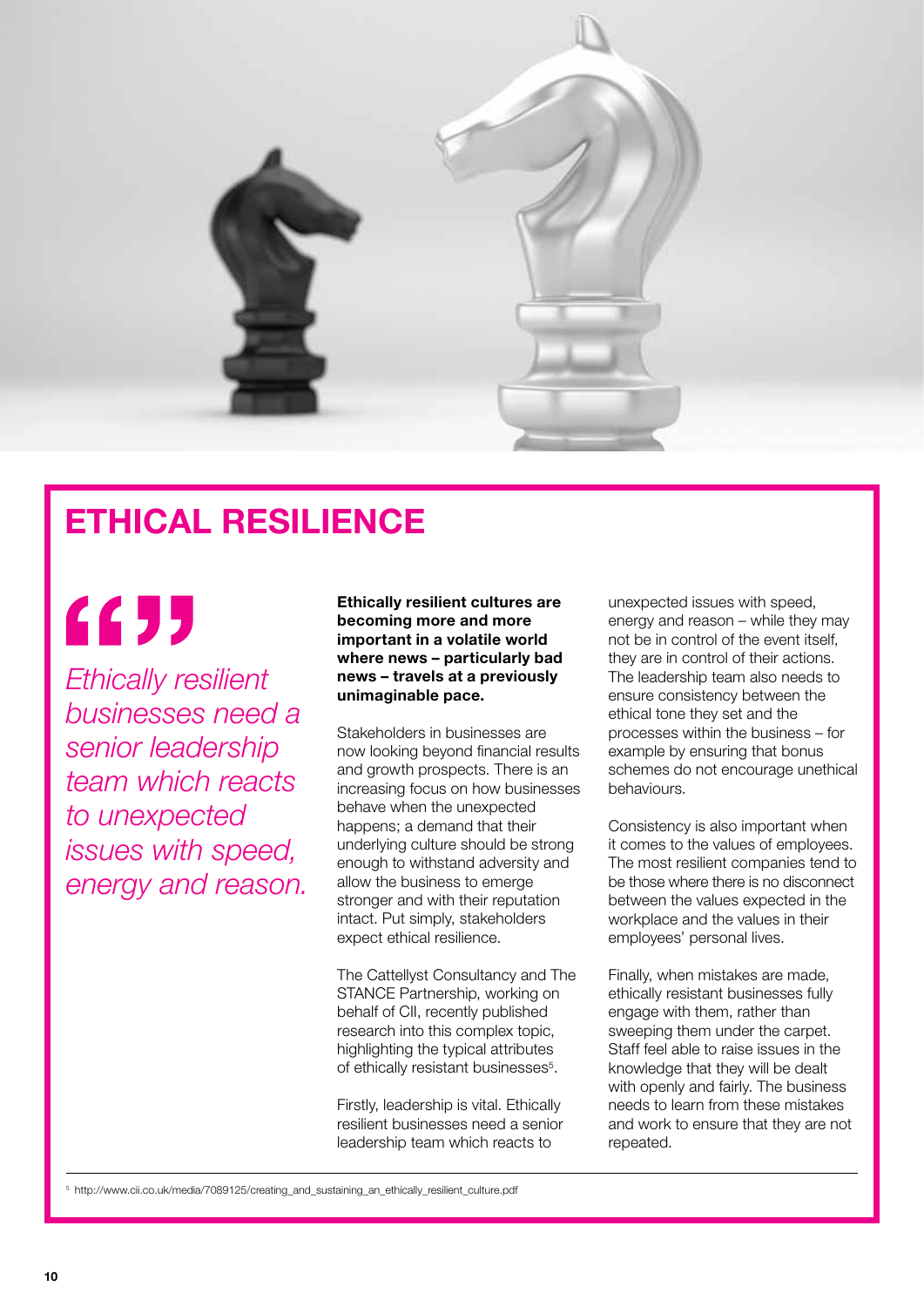### **HOW WELL ARE COMPANIES AND MANAGERS PERFORMING?**

**At an organisational level, there is clear evidence that managers are aware they could do better in terms of defining the ethical position of their organisation.** 

CMI asked managers about their company's definition of its values and the way that it determines success<sup>6</sup>. These answers were combined into a 'Purpose' scale which provides a measure of whether an organisation, at a basic level, has a clear ethical compass.

Less than half of managers rated their organisation positively when it came to specifying its Purpose, suggesting that there is a fundamental issue at a company-wide level. How can staff understand what is expected of them when the company itself doesn't understand or communicate those expectations? This is borne out by further research which found that less than a fifth (17%) of UK workers were aware of their organisation's values<sup>7</sup>.

CMI also found that almost a third of managers (29%) said that their organisation was mediocre or plain poor when it comes to standards of ethical behaviour and this was a particular issue in larger organisations<sup>8</sup>. The financial services fared badly as a sector, with its managers giving it amongst the lowest rankings in terms of ethical performance.



**29% of managers said their organisation was mediocre or plain poor when it comes to standards of ethical behaviour**

<sup>6</sup> For the Commission on the Future of Management and Leadership, 2,113 managers (split almost equally between CMI members and non-members) were interviewed

<sup>7</sup> *Managers and the Moral Maze*, CMI, September 2013

<sup>8</sup> *The MoralDNA of Performance*, CMI, 2014/2015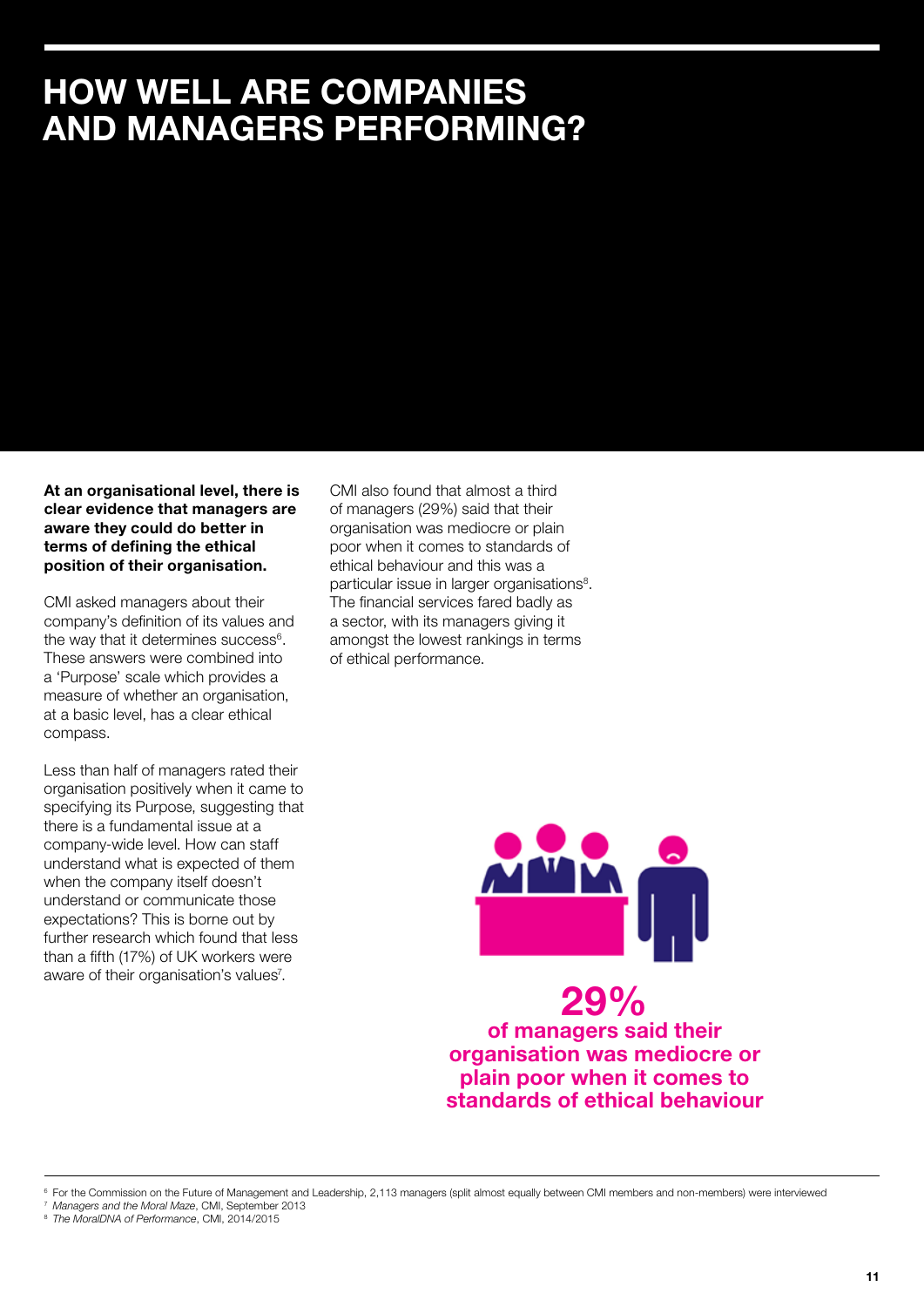### **LEADER INTERVIEW: ETHICS IN CONTEXT**

**Where do ethics belong in the context of the wealth management industry? Here the director of audit for one of the UK's biggest wealth management firms explains why having the right culture is crucial when you're entrusted to manage other people's money.**

Ethics has been a focus for all financial services organisations, including wealth management firms, since the financial crisis struck. "Unless you're an ethical organisation, I don't think you will survive," says the director of audit.

"Organisations are made up of people and people have choices as to whether they interact with your organisation in a way that sustains its existence over the long term. If you're not careful, you can turn people away from you. Also, an unethical organisation is unlikely to exist without running into the rule of law at some point."

He adds that besides incurring heavy penalties from regulators, financial firms that do not behave ethically could suffer substantial reputational damage. "There will be a group of people, particularly your staff, whom you depend upon to keep your business going. If they don't feel that they are being treated ethically, they can organise themselves very quickly and very publicly against you, which can impact your business. This risk has become much more pertinent and immediate for businesses in the age of the internet."

#### **Culture needs to be cultivated**

Having worked for various different financial services institutions over the years – and having witnessed some major cultural failings during that time – the director of audit believes that organisations need to be proactive about taking care of their cultures.

"If organisations don't maintain their own cultures, they can end up with 'a wisdom of crowds' where ordinary employees come up with their own rough-and-ready, but perfectly acceptable, culture of ethics. I have known other firms that altered product types in ways that the bulk of the people in the organisation did not agree with. Those products never met sales targets, because advisers wouldn't get involved in selling them or recommending them to the customers that they interacted with."

#### **Setting the tone at the top**

It is down to senior leaders and managers to set the official culture in a financial services firm. The challenge for them is to set the right culture, particularly since this is a sector where people are heavily incentivised to bring in large profits.

"It's much easier for senior leaders to create a culture that has bad outcomes for the organisation and wider society, as opposed to a positive culture," says the director of audit. "That's because management is subject to pressures that need to be dealt with in the short and medium term, which can lead to them cutting corners and turning blind eyes.

"So leaders must have a very clear idea of what their own personal values are. They've also got to publicise those personal values, and test things against them, particularly when they're engaging with their immediate leadership team. They need to be consistent."

The director of audit compares the creation of company cultures with the formation of stalactites and stalagmites. "Single drops of water make these mighty structures in caves. In the same way, culture is created by a series of actions and comments by leaders, who are in a very powerful position within companies."

#### **Changing for the better**

According to the director of audit, his firm knows it must be clear on what it likes and dislikes about its culture.

"As an industry, we need to be prepared to part with the wrong people, even if those wrong people are doing well according to some metrics. In financial services, that means dropping your star trader if there is incriminating evidence against him or her. We also need to be careful about preserving and nurturing the good parts of our culture."

The firm has a code of ethics that is at the front of all of its staff handbooks, beneath the CEO's signature. "The code is described as a touchstone for reflection and a guide to action and its main purpose is to assist the members of our community to align themselves with our values and beliefs. A good example is that we ask people to show respect for everyone they work with, and consider what impact their actions will have on their colleagues and their welfare, balancing the need to achieve or gain from a situation with respect and care for one another. I don't recall seeing a description like this elsewhere in my commercial career."

In addition, the firm sends its clients a questionnaire asking them what they think about the firm and how they would characterise their interactions with it. "We also communicate with them about the way in which they should expect to be treated. This has some very practical business benefits. If clients have been treated in a way they don't like, they've got something to refer to. Rather than just taking their business to another organisation, they have got a route through which they can come to us and say, 'I don't think I'm being treated properly'."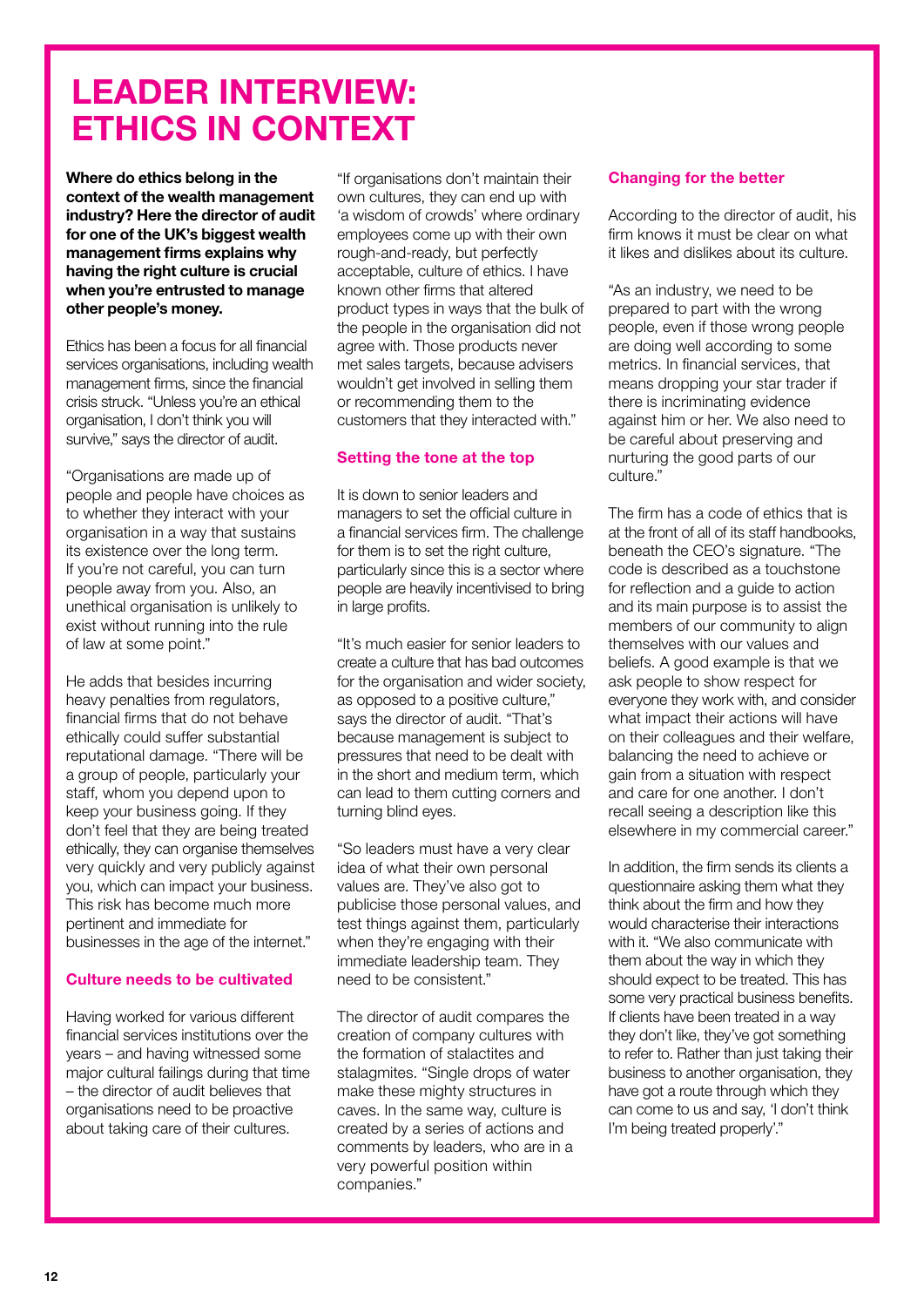### **WHY DO SOME MANAGERS BEHAVE UNETHICALLY?**

**The question of why some managers have poor ethical standards at work is complex and the MoralDNA series of reports from CMI9 and EY have looked in depth at these issues.** 

There will always be those who seek to use – or misuse – the system for their own personal gain. But it's not as simple as that. There are three headline points that are worth bearing in mind when thinking about how you and your colleagues approach ethical issues:

- 1. There are strong links between a manager's personal background and their ethical behaviours
- 2. Many managers behave more ethically in their home life than they do at work
- 3. Financial services leaders suppress empathy and are less concerned with outcomes

#### **1. Managers' personal backgrounds and ethical behaviours**

CMI's MoralDNA research has shown that a wide range of background factors influence managers' core approach to ethics. For example, as managers grow older their tendency to follow rules decreases and they tend to think more independently. At the same time they become more likely to follow their own moral principles. Another example is gender: women demonstrate more empathetic qualities than men and political affiliations and religious beliefs also correlate with different ethical approaches.

As such, the ideal business is made up of employees of different backgrounds, genders and belief systems to ensure a balance of ethical approaches – a company where everybody robotically follows rules without applying any critical thinking is likely to run into problems, as is a company staffed only by loose cannons and blue sky thinkers. There is always a balance to be found.

Senior leaders and boards – and their companies – would benefit from stepping back and asking whether their business has the diversity that it needs to find this balancing point. Are the employees at risk of falling prey to flocking behaviour when push comes to shove on ethical matters? And is their own background or life stage subconsciously influencing their approach to ethics?



**A company where everybody robotically follows rules without applying any critical thinking is likely to run into problems**

<sup>9</sup> *Managers and Their MoralDNA / The MoralDNA of Employee-Owned Companies / The MoralDNA of Performance,* CMI, 2014/2015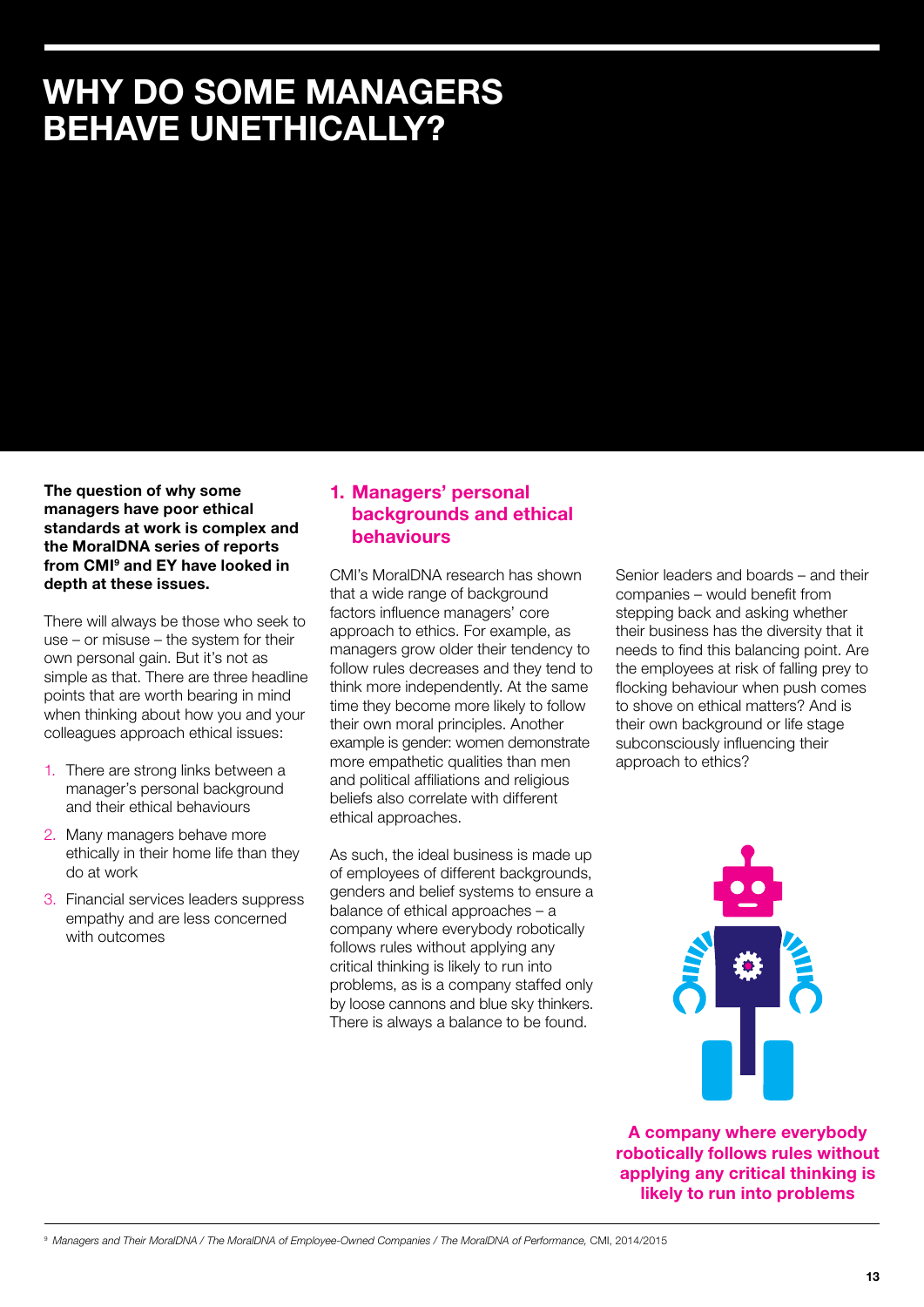#### **2. Managers are more ethical at home than at work**

Another key point from the MoralDNA research is that there is significant dissonance between managers' ethical behaviours at home and at work. In the workplace managers become more compliant and less caring in their ethical decision-making than they are in their personal lives. This is a phenomenon which occurs across almost all segments of the managerial workforce, regardless of gender, age or occupation.

This is an important point, particularly in the financial services sector, because the regulatory response to wrongdoing in business is often to create more rules that must be obeyed. To some extent, this approach is based on the false assumption that people have no conscience, cannot be trusted and therefore must be told what is 'right' to a level of detail that overwhelms them. Sadly, history demonstrates clearly that when people 'follow orders', then human beings are capable of the most appalling atrocities. Again, there is a balance to be found.

This prompts a number of questions. Does the moral compass of you and your colleagues shift direction on the journey from home to work? If so, why? To what extent has your business adopted a command and control approach to ethics rather than seeking to ensure that your staff actually understand the importance of ethical behaviour?

#### **3. Financial services leaders suppress empathy and are less concerned with outcomes**

Looking specifically at the financial services sector, the research by Roger Steare and EY shows that the heavily regulated culture of the financial services industry drives compliance with rules and consideration of principles, but suppresses empathy<sup>10</sup>. It appears that while those in financial services will try to comply with the rules and consider principles in their decisions and behaviours, they are less concerned about good outcomes for their customers, their stockholders and other stakeholders. The question is whether this is the culture that regulators and firms really want.

Focusing specifically on the role of senior management, leaders in the financial services sector are significantly more principled in their approach, but less rule-compliant and less concerned about outcomes for others than their employees. If leaders shape cultures, do we need to think more deeply about the examples being set by those appointed to senior roles?

*If leaders shape cultures, do we need to think more deeply about the examples being set by those appointed to senior roles?*



#### **MoralDNA findings July 2016**

*the MoralDNA™ of culture and conduct in global financial services*, Roger Steare & EY, 2015

<sup>10</sup> *The challenges of risk, culture, behaviour and corporate integrity in financial services – Findings from*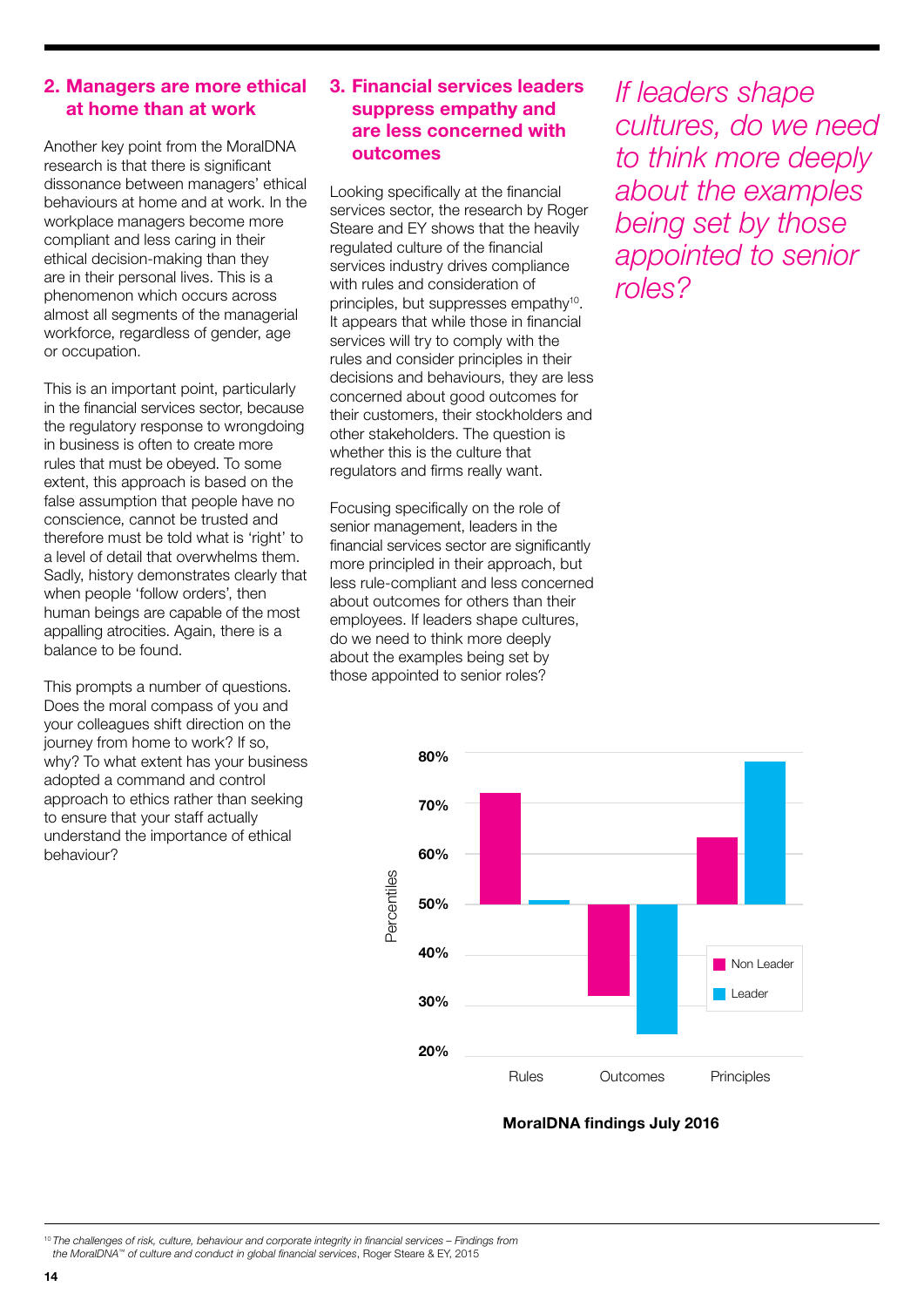### **SPOTLIGHT ON CORPORATE CULTURE**



**Professor Roger Steare**

**Professor Roger Steare is Corporate Philosopher in Residence at Cass Business School and founder of MoralDNA™. He has extensive experience in working to improve corporate cultures in the financial services sector. Here he explains what a good working culture actually means and how it can be improved.**

#### **Culture at work is human**

Culture at work is a human phenomenon that is best understood through the human sciences, the social sciences and the humanities – not through the simplistic binary lenses of either the accountant or the auditor. Rather than being about power, hierarchy, ego or robotic compliance, working cultures are about purpose, meaning, values, creativity and humanity. The question is what insights can we gain from psychometric instruments that might explain why people behave in a certain way.

#### **Culture at work is local**

It is experienced in the 'here and now' of our teams and in our teams' decision-making meetings. Culture can't be captured in a single 'culture dashboard', in which people become pixels that are red, amber or green. For example, it's not possible to see a retail branch team mis-selling products or a trading desk manipulating indexes at the macro level. It takes a whole other level to be able to understand what goes on on the work floor.

#### **Culture at work is dynamic**

Every one of us and our teams are 'at our best' some of the time. So the trick is to find out when, how and why are we at our best: when we are the compliant robot or the thoughtful human?

#### **Culture at work can change rapidly**

It is a widely held assumption that culture change takes years. This assumption is false because culture is neither static nor uniform. We know for example that a new leader can impact culture rapidly, particularly in their immediate team. So what could happen if the focus was on helping every leader of every team to be their best more often?

#### **Workplace culture at its best**

The best possible working culture is close to the one we experience with family, friends and neighbours. Our working life should also have purpose and meaning, where we share a set of moral values that we believe in with our teams and leaders. We should feel safe enough to debate and argue our differences and speak truth to power, and serve others rather than ourselves to build firms that pull in long-term, profitable customers.

#### **Case study**

The new CEO of a UK firm assessed cultures in the bank and discovered strong correlations between sustained high performance and a values-based, customer-focused micro-culture within the bank. Working initially with his Executive Committee and then with the entire leadership cohort, over 3,000 leaders spent two days exploring their purpose, values, decision-making and behaviour in a safe learning culture. Improvements in cultures coincided with a 50% increase in profits in two years.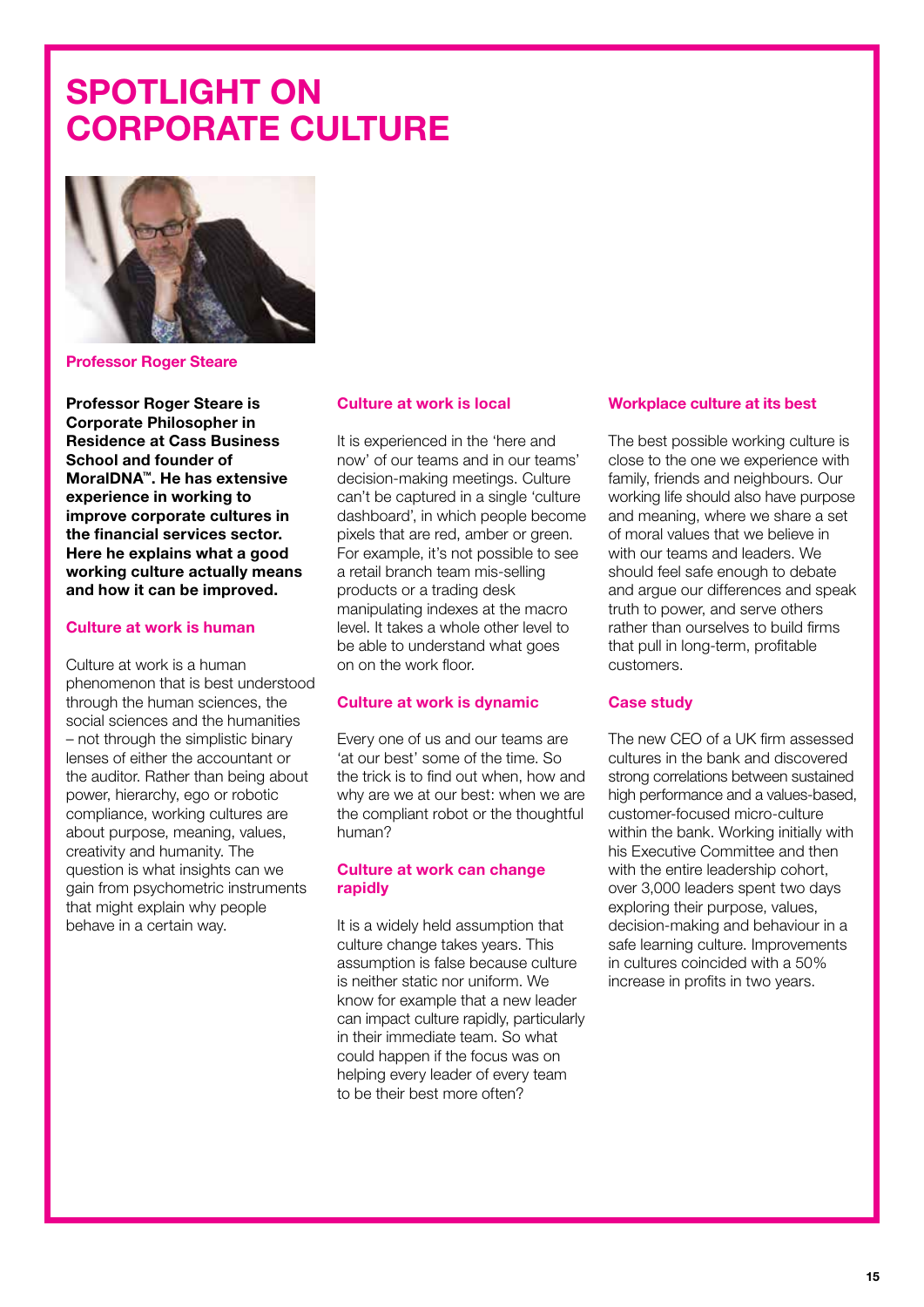### **THE TONE FROM THE TOP**



**Ian Muir**

**Recent research by Ian Muir CCMI of Keeldeep Associates Ltd looked at the role of boards in providing ethical leadership. It underlined the critical role of a 'tone from the top' in setting the ethical framework in many organisations11. Key findings are:**

#### **Ethical risk cannot be eliminated…**

…but it can be minimised by strengthening recruitment and assessment processes to reduce the number of bad apples; training staff to avoid inadvertent ethics breaches; and building moral backbone to reduce the number of staff who feel pressured into poor ethical behaviours.

#### **A good ethical tone starts with a good board**

Good boards are made by good chairmen, so the starting point is a chairman with strong professional skills and high ethical standards. If executives respect the board, the signals the board gives will have more effect and will have more traction further down the organisation.

#### **Strong governance is part of tone from the top**

Executives need to feel that the board is interested and knowledgeable through visibility, open dialogue and strong processes of governance and reporting. There should be awareness that the board is likely to find out what is going on one way or the other.

#### **The tone must be led by the CEO**

The board cannot replace the CEO in setting the tone but should rather demonstrate the importance of good ethics by devoting time to the topic and monitoring progress.

<sup>11</sup> *The Tone From The Top,* Ian Muir, Gower Publishing, June 2015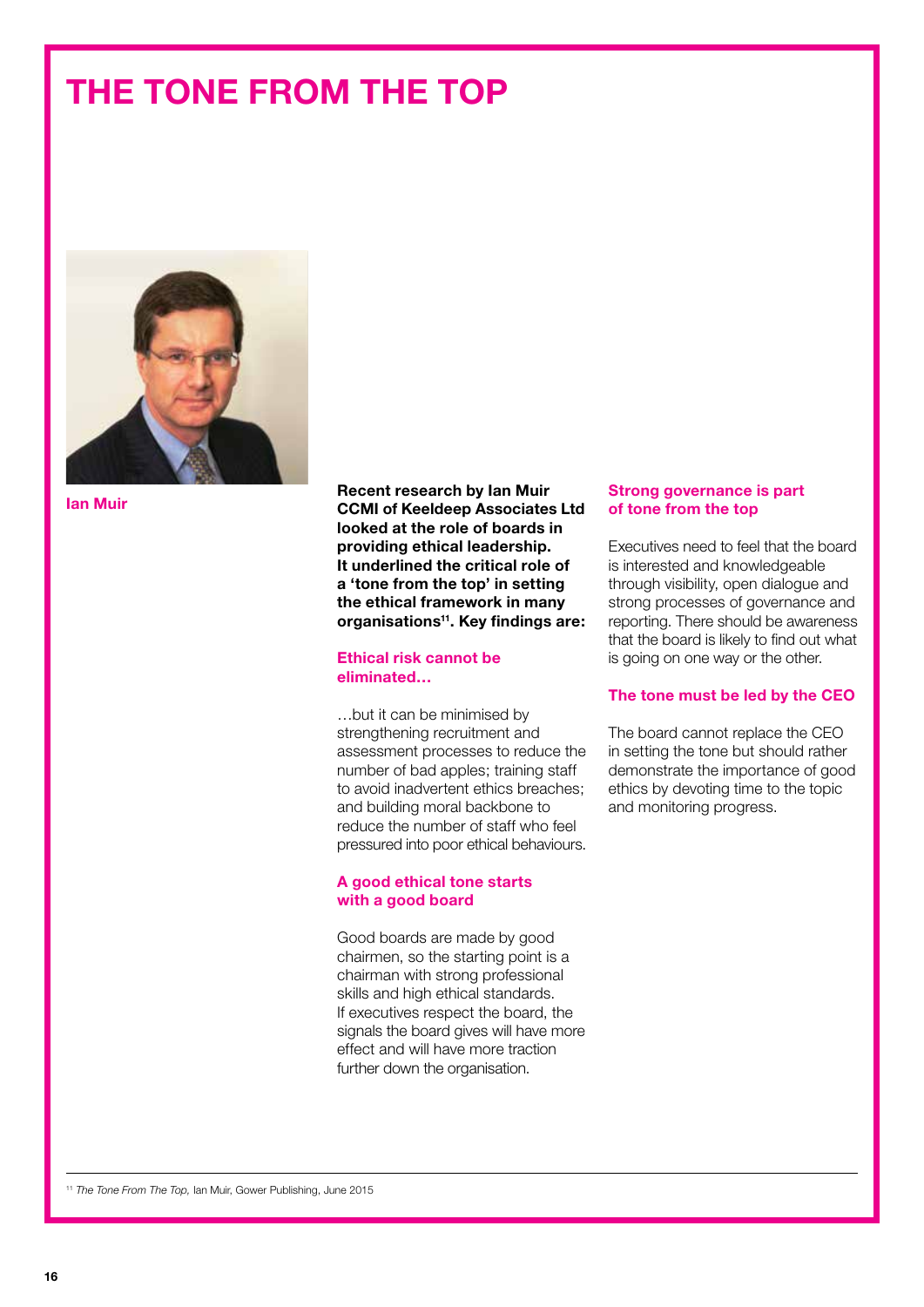![](_page_16_Picture_0.jpeg)

#### **The 'tone from the top'**

**One thing to keep in mind is that messages to employees, or the 'tone from the top', need to be well-calibrated – otherwise it can have unintended consequences. A study by PwC and London Business School of 2,431 managers across financial services companies argued that rule enforcement systems can create the very behaviour they**  seek to avoid<sup>12</sup>.

The study found that negative instructions or punishment made managers twice as likely to behave unethically. The report states: "A 'get tough' approach to poor employee performance in terms of behaviour and reaching targets risk creating a climate of fear and breeding more unethical conduct in financial service – the opposite of what regulators, businesses and the public want."

Clearly any regulatory directives need to be reinforced by positive leadership direction and guidance. This was also evidenced in CMI's latest research report *Bouncing Back,* in which destigmatising failure was found to be

one of the main conditions of an open, positive and fearless working culture13. There is also a raft of evidence that shows that the issue extends beyond lack of direction at an enterprise level, and that there is significant underperformance from individual managers in terms of ethical leadership. Research by CMI found that a staggering 80% of UK workers did not think that their manager sets a good moral example.14 These findings were echoed in research conducted by the Chartered Institute of Personnel and Development (CIPD), which showed that only 37% of employees trusted their organisation's senior management.<sup>15</sup>

Those in senior management positions tend to have a much more positive opinion about the ethical standards of their organisation than those in more junior roles (with 48% and 22% respectively assessing their organisation as 'excellent' in term of ethical behaviour). If the leadership falls out of touch with current expectations in terms of ethics, this again poses clear threats in terms of staff recruitment and retention, not to mention customer satisfaction.

# **80%**

**of UK workers did not think that their manager sets a good moral example**

<sup>12</sup> *PwC\London Business school* "Why you can't scare bankers into doing the right thing" June 2015

<sup>13</sup>*Bouncing Back* – Leadership Lessons in Resilience, CMI, June 2016

<sup>14</sup> *Managers and the Moral Maze,* CMI, September 2013

<sup>15</sup> *Are organisations losing the trust of their workers?*, CIPD, December 2013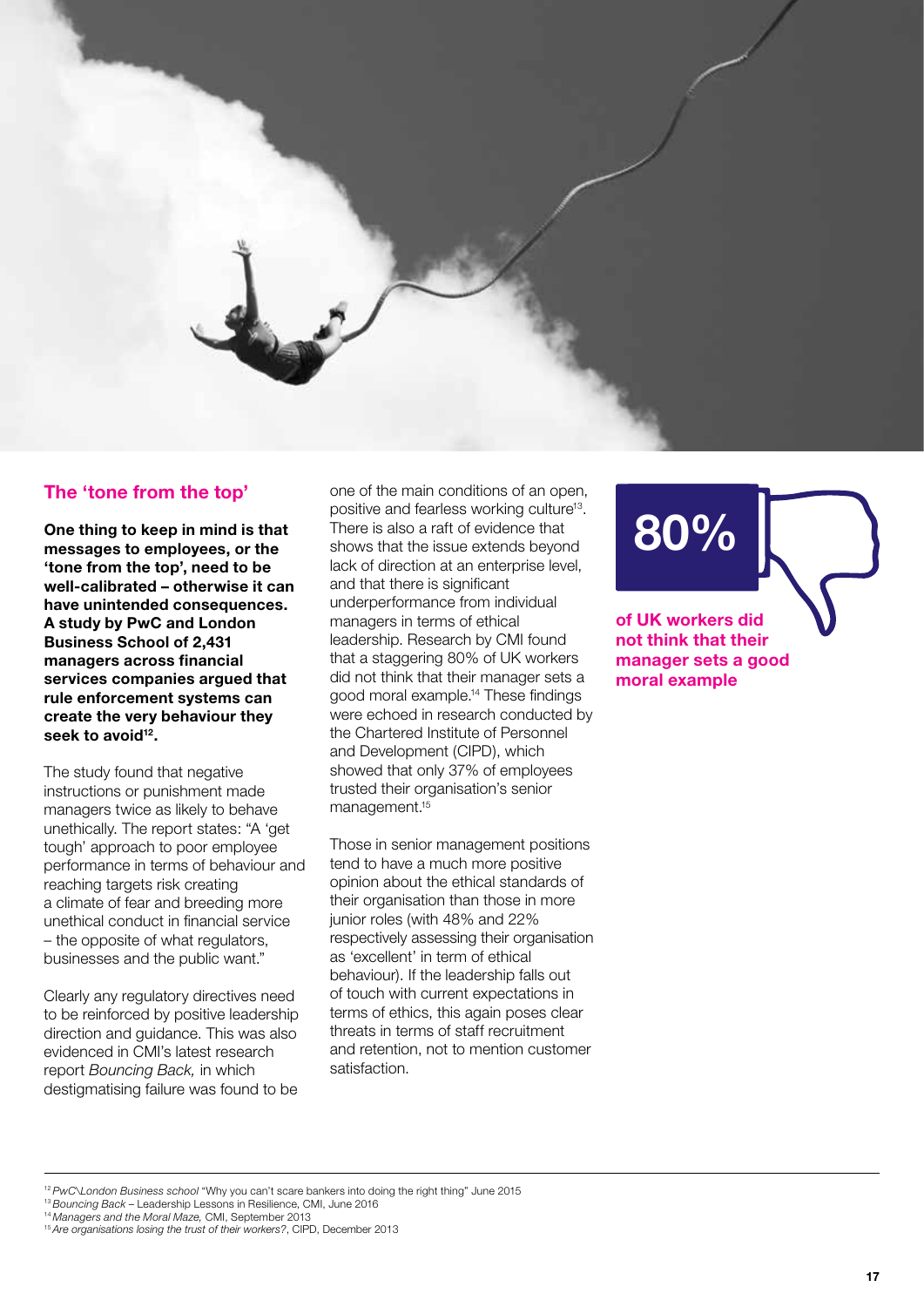### **THE CHALLENGE FOR LEADERS**

- **It is rare for ethical cultures to just 'happen'. They demand time and effort. Frequently they will require investment in training, whether in the form of Chartership or more basic in-house courses. The necessary actions will vary from business to business, depending on the culture and staff that are currently in place. However, we believe that all financial services business can benefit from the following process:**
- 1. Discuss and re-define the values of your business, with input from the board and senior managers as well as more junior staff. Determine what the current ethical values of your organisation are and what the leadership team wants and needs to ensure the future success of the business. Consider how the personal values of the leadership team are influencing these decisions and exit those who do not engage appropriately. Inform these discussions by seeking examples of good practice from outside your company as well as from within.
- 2. Ensure that there is clear leadership on these values from the management team, both in terms of words and deeds. The tone must be set from the top before it can truly be embedded across the whole organisation.
- 3. Assess the skills of your employees and upskill where necessary. Ensure that employees have the necessary skills and knowledge to understand what is and what is not acceptable from an ethical standpoint. Invest in ethical champions. Soft skills are also important – staff need to interact with their colleagues with empathy as well as direction. Chartership, with ethical practice at its heart, is an important pathway to better management skills.
- 4. Ensure that ethical behaviours and key management skills are professionalised from the start of a career. This can be achieved by fostering new talent with apprenticeship programs that embed ethical leadership behaviours, such as the new Chartered Management Degree Apprenticeship offered by CMI.
- 5. Foster a culture that engages with the spirit of regulation rather than resentfully box-ticking. In the long term things tend to end badly for organisations that are preoccupied with pushing the boundaries of regulation.
- 6. Reward and recognise ethical behaviour through both bonus schemes and promotions.
- 7. Look at how you recruit and promote staff from the perspective of diversity. Ethics are, to some

extent, determined by background. If everybody in your organisation is from the same background, ethical flocking behaviour is more likely to occur – your business needs people with different perspectives.

- 8. Ensure that employees feel able to discuss difficult issues without fear of recrimination. Embed 360° feedback systems. Cultures of silence and fear disengage employees and lend themselves to catastrophic failures.
- 9. Constantly review and communicate the company's ethical structures and principles to your staff. Ensure that there is ongoing feedback from all levels of the business. Organisations are constantly evolving; what worked six months ago will not necessarily work now.

While relatively few businesses ever suffer from the titanic lapses outlined at the start of this report, it is important not to be complacent when it comes to your ethical values. There may even be a degree of solace to be found in the failures of other organisations; a sense of reassurance in the knowledge – or misplaced assumption – that the behaviours of your own business are less problematic.

We hope that this report will inspire you to avoid any such complacency and to think about the issue of ethics in a new light.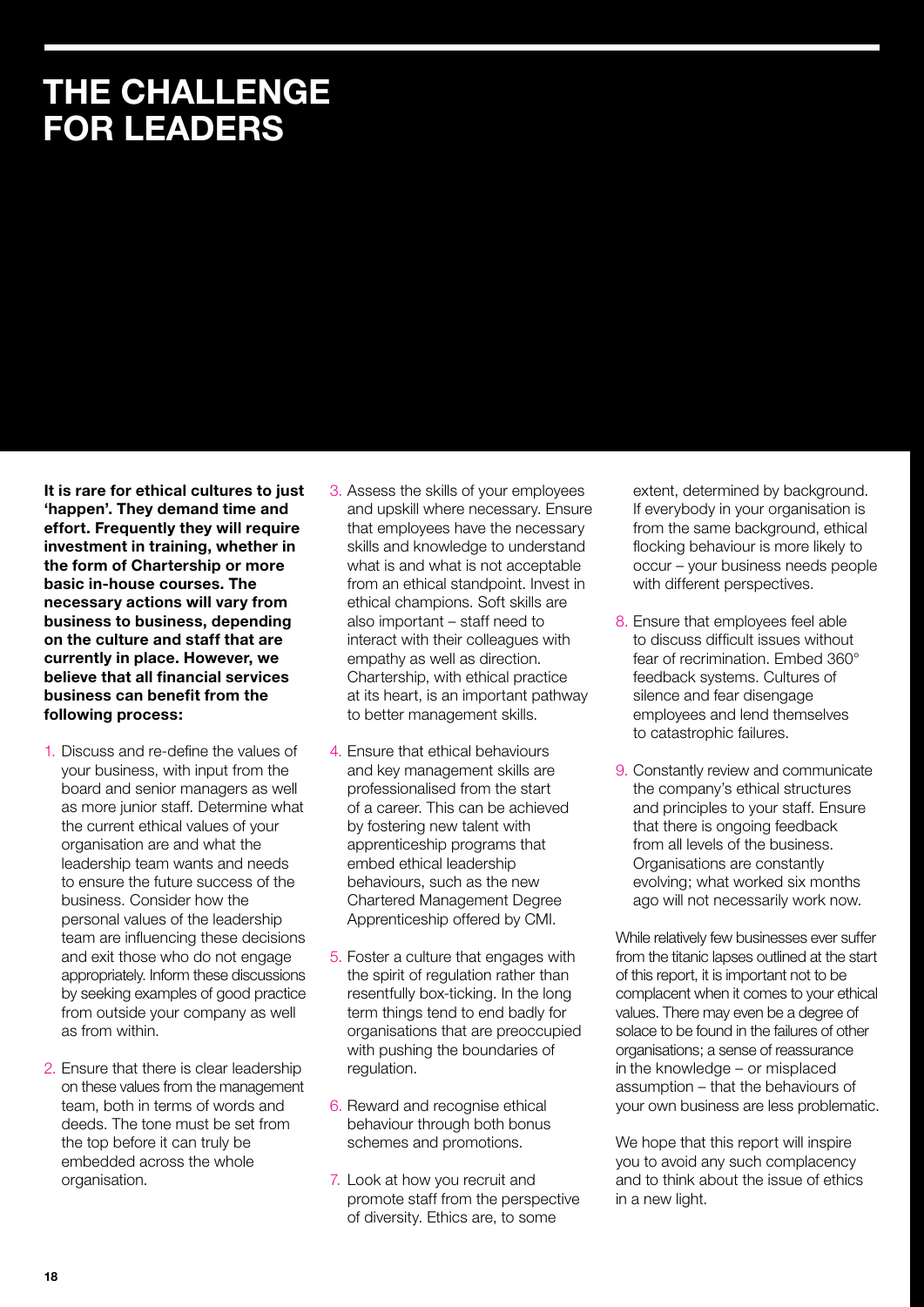### **APPENDIX – SOURCES AND REFERENCE MATERIAL**

#### **CMI papers**

Management 2020 – the report of the Commission on the Future of Management & Leadership (2014) *www.managers.org.uk/insights/ management-2020*

The MoralDNA of Employee-Owned Companies (2015) *www.managers.org.uk/campaigns/ moraldna*

The MoralDNA of Performance (2014) *www.managers.org.uk/insights/ research/current-research/2014/ october/the-moraldna-of-performance*

Managers and their MoralDNA (2014) *www.managers.org.uk/insights/ research/current-research/2014/ march/managers-and-their-moraldna*

The Quality of Working Life (2016) *www.managers.org.uk/insights/*

*research/current-research/2016/*

#### **CII papers**

Ethical culture: building a culture of integrity (2013) *www.cii.co.uk/media/4824442/*

*ethical\_guidance\_building\_a\_culture\_ web.pdf*

Ethical culture: a practical guide for small firms (2013) *s/27327*

Ethical Culture: Developing a culture of responsibility in a regulated environment (2016) *www.cii.co.uk/ /39598*

Ethical Culture: Changing the story-Reasons To Believe (2014) *www.cii.co.uk/knowledge/policy-andpublic-affairs/articles/ethical-culturechanging-the-story-%E2%80%93 reasons-to-believe/32573*

Speaking Up: Information for CII members about whistleblowing (2016) *www.cii.co.uk/media/5464774/ ethical\_culture\_whistleblowingvf.pdf*

Ethical Culture – the Challenge for insurance marketers: *www.cii.co.uk /41828*

Your practical guide: Code of Ethics *www.cii.co.uk/media/5383337/ code\_of\_ethics\_-\_a\_practial\_guide.pdf*

#### **Roger Steare/EY papers**

The challenges of risk, culture, behaviour and corporate integrity in financial services – Findings from the MoralDNA™ of culture and conduct in global financial services (2015) *www.ey.com/Publication/vwLUAssets/ EY-moral-dna-in-fs/\$FILE/EY-moral-*